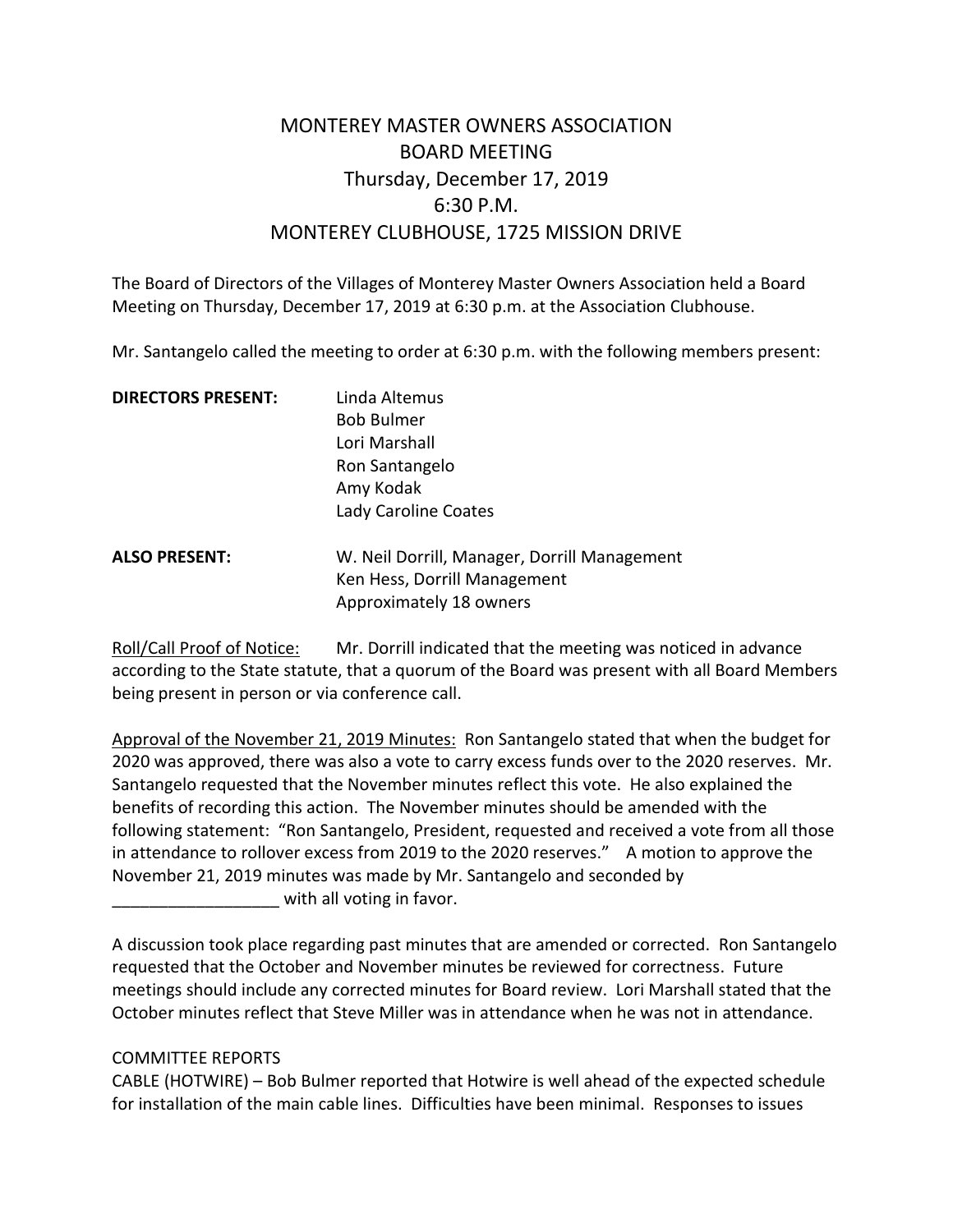have been timely and efficient. On January 7 and 8, there will be two sessions to present the cable offerings to owner in Monterey. It will be held in the Clubhouse. Hotwire staff will be available for owners to set up times for a meeting at the owner's home. The purpose of this meeting is to discuss packages, pricing, and inspect existing cable in the home to see if it is suitable for use with the new Hotwire system. If the cable is not suitable, Hotwire will replace it at no charge to the owner.

Workdays over Christmas and New Years for Hotwire will cease at noon on December 24 and resume at 8:00 a.m. on December 30.

Lori Marshall asked what Hotwire will do for Monterey in exchange for the use of the maintenance area for their equipment. Bob Bulmer stated that Hotwire has agreed to install an insulated garage door on the maintenance shed and install climate control in the garage area. Electrical usage has been split into two different meters, one for Hotwire, one for maintenance.

# FINANCIAL REPORT

Linda Altemus reported that the financials for November continued to trend the same as prior months. The 2019 fiscal year is expected to close with an excess of approximately \$70,000. Mr. Santangelo stated that these funds are needed as prices on projects have increased greatly over the planned budgeted reserve amounts.

A motion to accept the Financial Report was made by Bob Bulmer, seconded by Lori Marshall, with all voting in favor.

#### CLUBHOUSE & SOCIAL EVENTS

Lori Mitchell reported that the parking lot is about completed with the installation of the new lighting. A roofing contractor has been selected for the gatehouse roof. The interior of the gatehouse is now completed.

The Christmas Party went well and was very well attended. Christmas bonuses have been delivered.

#### NEW BUSINESS

Lady Caroline Coates reported damage to the interior side of the property wall near the Monterey Villas Condominiums. She also stated that some "children" were using the preserve as a dirt track with their bicycles. DMG is to look at both issues.

Neil Dorrill stated that the preserve can be used for "passive use." Bike riding is something that would be permissible. One owner in attendance asked about the issue of liability in the preserve. Mr. Dorrill stated that the Master Association owns the deed to the preserve and would be responsible.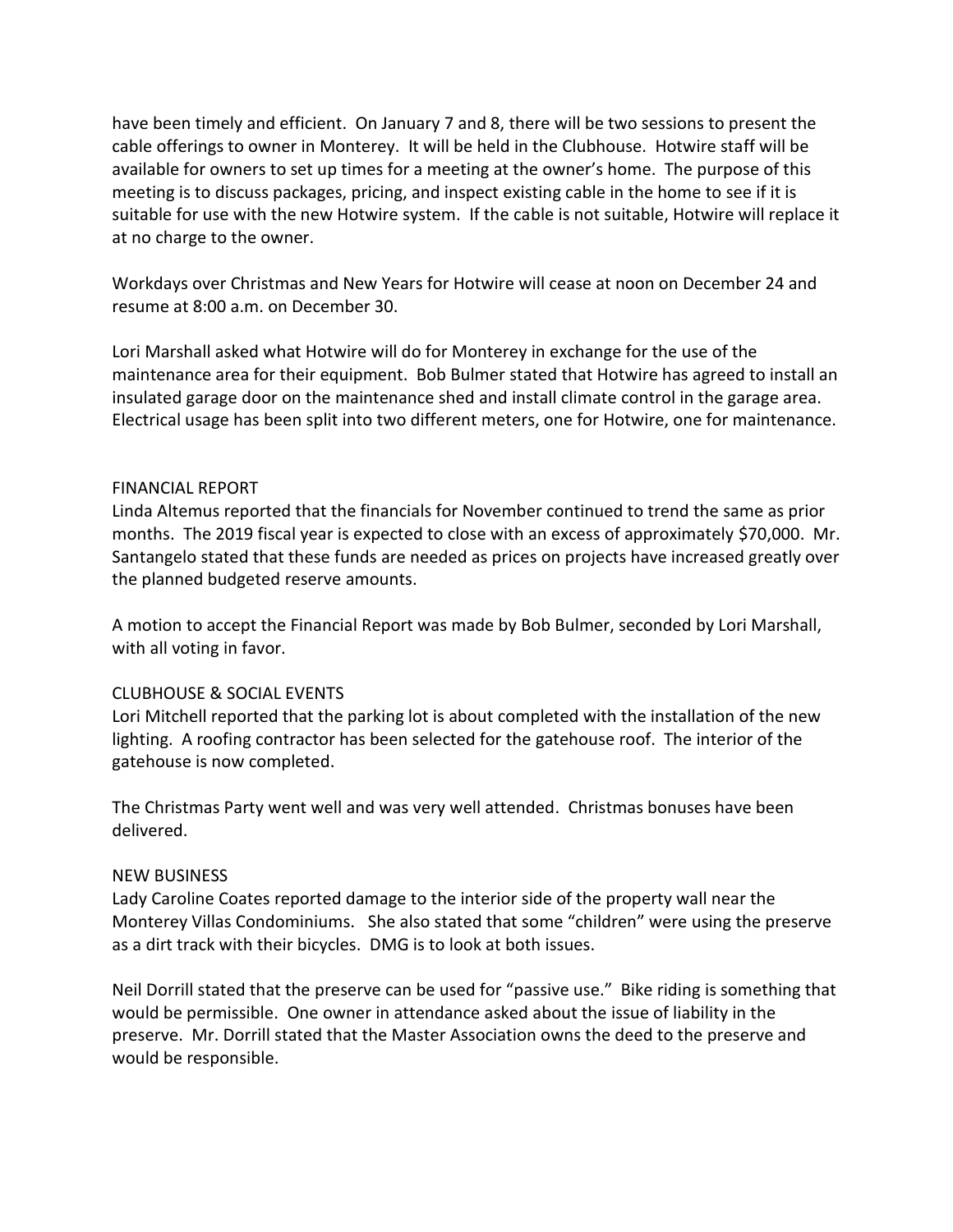Mr. Bulmer asked who owns the street lights in Monterey. Mr. Dorrill stated that Florida Power and Light owns the street lights. The Board tabled a discussion on switching the street lights to LED. Florida Power and Light charges \$50/pole to change the existing hardware to LED. The discussion and any decisions will be tabled until the January Board Meeting.

#### PLAYGROUND PROJECT

The permit has again been rejected by Collier County regarding the structure to cover the playground area.

### TRAFFIC CONTROL

reported the planned schedule for the Traffic Committee. Objectives are to be defined by the second week of January, discussions the first week of February, RFP sent out by the first week of March, and a selection of a vendor by the first week of April.

#### MAILBOXES

Bob Bulmer reported that all mailboxes are completed. However, irrigation spray hitting the mailboxes is causing discoloration to the boxes. Sprinklers should be turned so they are not hitting the mailboxes.

Ron Santangelo thanked Bob Bulmer for taking on two major projects (mailboxes and cable) during 2019. He thanked Linda Altemus for her work on the 2020 budget and on increasing interest income. He thanked Lori Marshall for her work on the Clubhouse Guardhouse, food trucks and many other things she does for the community. He thanked Amy Kodak for her work on committees, thanked Chris \_\_\_\_\_\_\_\_\_\_ for his work on playground project, and Steve Miller for his work on construction projects.

Bob Bulmer thanked Ron Santangelo for all he has done as the leader in Monterey.

Neil Dorrill commended the Board on the work done in the Community resulting in the significant increase in property values of approximately 20%.

Neil Dorrill updated the Board regarding the damages to the Clubhouse by the UHaul truck. A check has been received in the amount of \$1280. A portion of the received amount is to be refunded to the owner who made the initial deposit. The owner's deposit was deposited in the Association's account to cover damages. A prior offer by UHaul to cover the damages was insufficient, thus the owner's deposit was used to make repairs.

Mr. Dorrill also mention that in lieu of replacing street signs, the cost of painting is \$12,500.

A motion was made by Ron Santangelo to authorize the re-roofing of the Gatehouse at a cost of \$10,480. A 30% deposit is required. The motion was seconded by Lori Marshall, with all voting in favor. Bob Bulmer suggest that Lori Marshall send an email to owners informing them that UHaul was pursued and paid for the repairs.